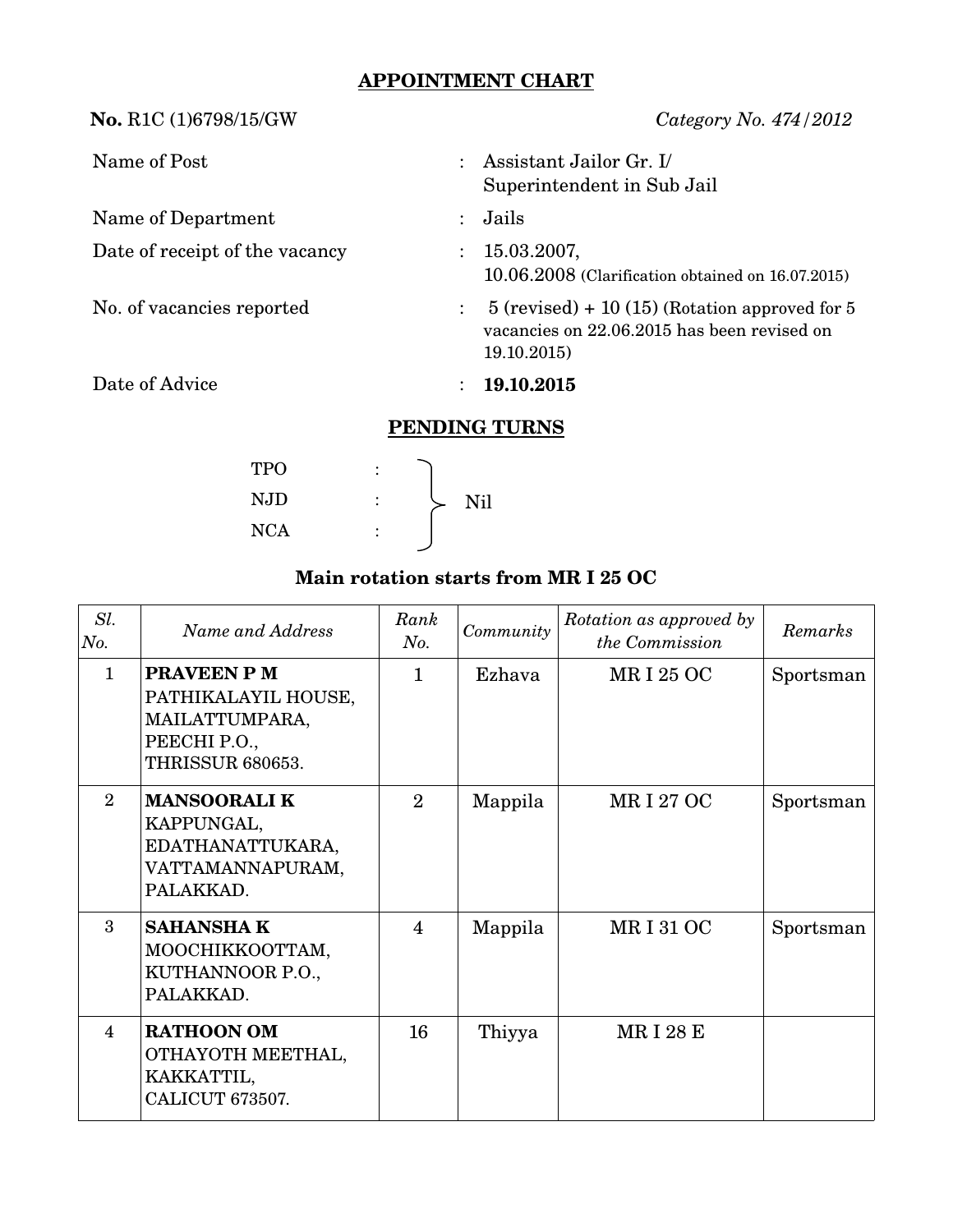| $5\overline{)}$ | <b>AMAL KRISHNAN</b><br>SREEVALSAM, BN-163,<br>DURGA LANE,<br>BAPUJI NAGAR,<br>PONGUMMOODU,<br>MEDICAL COLLEGE P.O.,<br>THIRUVANANTHAPURAM<br>695011. | 3              |                    | <b>MRI 29 OC</b> | <b>NCC</b><br>Sportsman |
|-----------------|-------------------------------------------------------------------------------------------------------------------------------------------------------|----------------|--------------------|------------------|-------------------------|
| 6               | <b>MUAMMIL K</b><br>KANDIYIL,<br>PULLANOOR,<br>MALAYAMMA,<br>KOZHIKODE 673601.                                                                        | 4A             | Mappila            | <b>MRI33 OC</b>  | Sportsman               |
| 7               | <b>NAZEEM A</b><br>NABEEL MANZIL,<br>KANDALA,<br>THIRUVANANTHAPURAM<br>695512.                                                                        | $\overline{7}$ | Muslim             | <b>MRI39 OC</b>  |                         |
| 8               | <b>ABHILASH K P</b><br><b>ABHILASHAM</b><br>PUTHUKIDY,<br>KUNNAMANGALAM, MIE,<br>KOZHIKODE 673571.                                                    | 122            | $SC -$<br>Cheruman | <b>MRI32 SC</b>  |                         |
| 9               | <b>SAMEER A</b><br>KALLAMPALLI VEEDU,<br>PALLIPURAM P.O.,<br>THIRUVANANTHAPURAM<br>695316.                                                            | 29             | Muslim             | <b>MRI 26 M</b>  |                         |
| 10              | <b>SARATH V R</b><br>RADHA BHAVAN,<br>KAKKAMOOLA,<br>KALLIYOOR P.O.,<br>THIRUVANANTHAPURAM<br>695042.                                                 | 35             | Ezhava             | <b>MRI34E</b>    | <b>NCC</b>              |
| 11              | <b>AKHIL S NAIR</b><br>AKHIL BHAVAN,<br>PLAKEEZHU,<br>PIRAPPANCODE,<br>THIRUVANANTHAPURAM<br>695607.                                                  | $\overline{5}$ |                    | <b>MRI 35 OC</b> |                         |